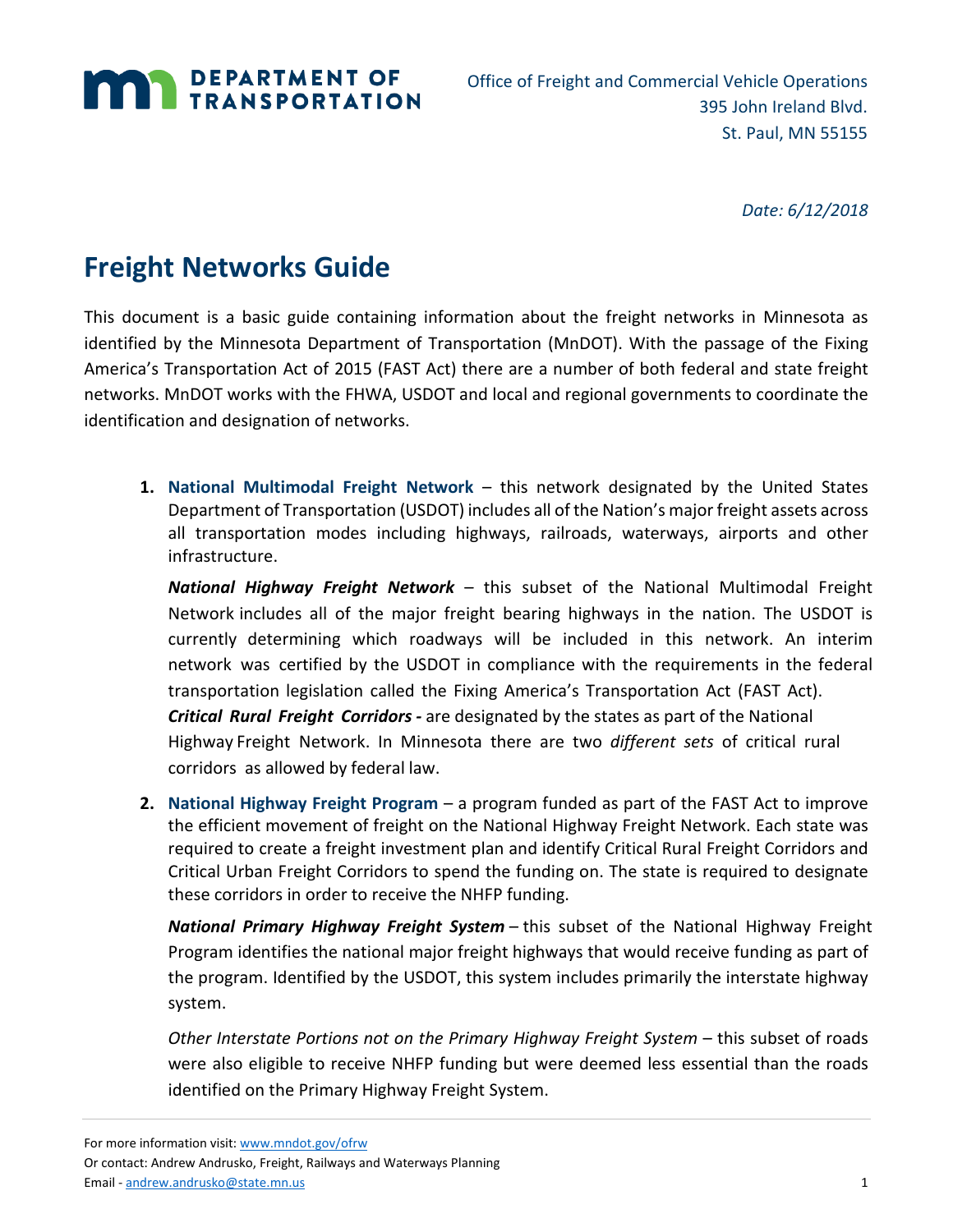*Critical Urban Freight Corridors –* critical freight roads identified by MnDOT to be important freight routes that are within the boundaries of an urbanized metropolitan planning area. Critical Urban Freight Corridors (CUFCs) are eligible for NHFP funding and were selected by MnDOT as part of the Minnesota Highway Freight Program.

*Critical Rural Freight Corridors -* critical freight roads identified by MnDOT to be important freight routes that are in rural areas outside of a metropolitan planning area. Critical Rural Freight Corridors (CRFCs) are eligible for NHFP funding and were selected by MnDOT as part of the Minnesota Highway Freight Program. At this time, these corridors are different from the Critical Rural Freight Corridors identified as part of the National Highway Freight Network.

### **Other federal freight related networks:**

**Twin Trailer Network –** this network consists of roadways that meet the definitions of state statute and allow for the use of multi-combination vehicles. This network is generally limited to four lane highways, roadways that have limited access and are safe to haul longer, larger vehicle units. By federal law, MnDOT regulates the Twin Trailer Network for the purposes of public safety. For that reason the Twin Trailer Network is generally a regulatory network only. The state is required to designate eligible twin trailer routes.

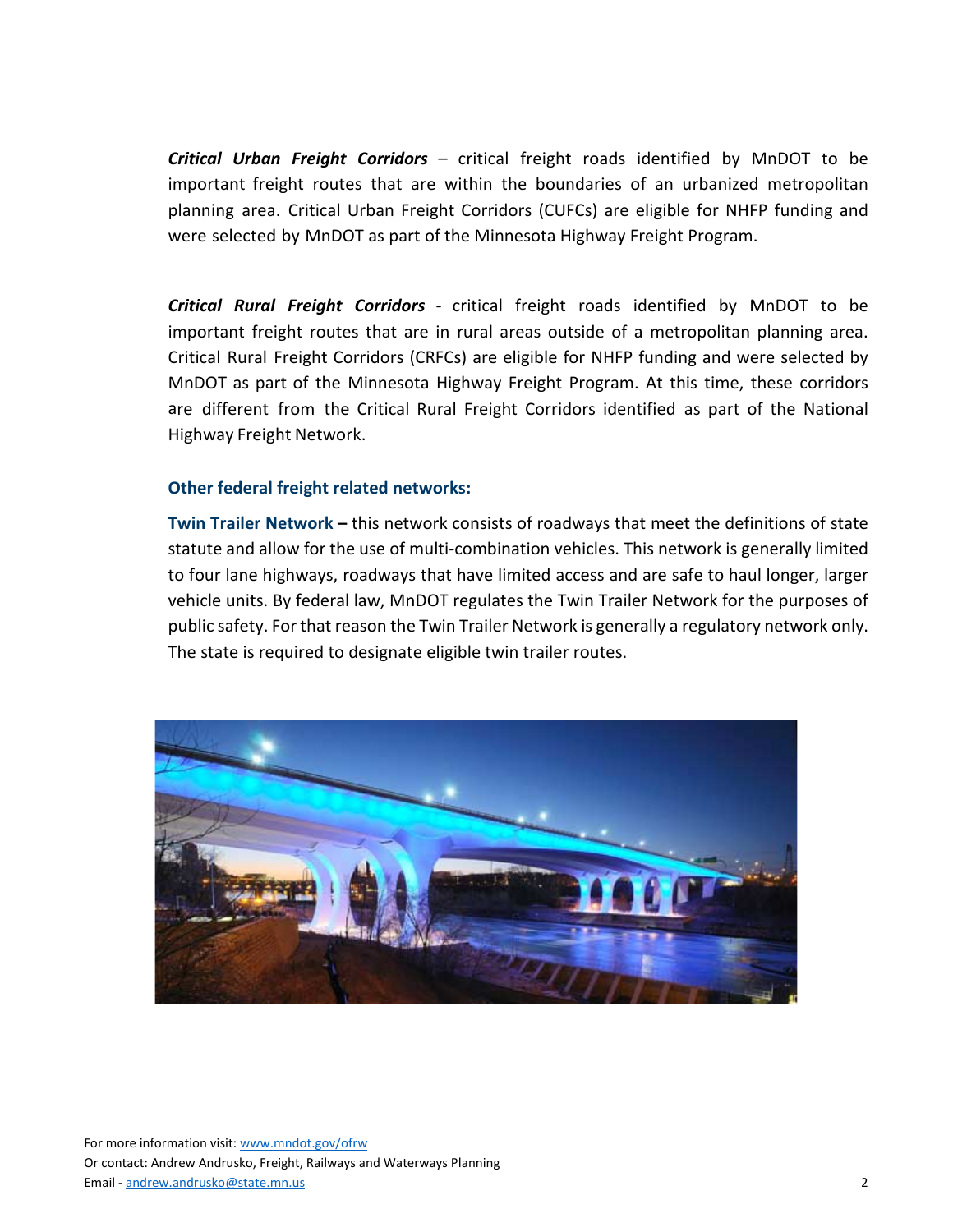### **Minnesota State Freight Networks**

**1. Minnesota Principal Freight Network** – this network is designated by the Minnesota Department of Transportation to reflect priorities at the state level. It includes trunk highways, railroads, waterways, airports, pipelines and other infrastructure. The Minnesota Principal Freight Network currently includes the entire National Highway System (NHS) as the trunk highway component of the state freight network.

#### **Other Minnesota state freight related networks:**

**Minnesota Highway Freight Program –** this program was developed as a competitive solicitation to spend the federal funding the State of Minnesota received from the National Highway Freight Program. As part of the broad statewide efforts of the Minnesota Freight System and Investment Plan, it was decided that the Critical Rural Freight Corridors and Critical Urban Freight Corridors would be identified based on the successful projects selected from the MHFP.

**Oversize-Overweight Network –** this network consists of the roadways and highways that are identified specifically to handle large size loads that do not meet standard truck size or weight. In addition, a superload network exists within the Oversize-Overweight Network. This regulatory network exists to carry state and federal regulations for truck size and weight.

**House Moving/Building Network –** this network exists specifically to route modular houses as well as large trailer homes across the state.

**Restricted Routes –** roadways that have clearance limitations that would pose a danger to large semi-trucks or other vehicles due to the structural design of items like bridges, guardrail or other structures.

**10 Ton Roadway Network** – this network consists of roadways that are built to 10 ton engineering specifications. These are frequently Minnesota transportation state aid routes. Heavy loads frequently must use 10 ton routes for their final connection on the local roads to their destination.